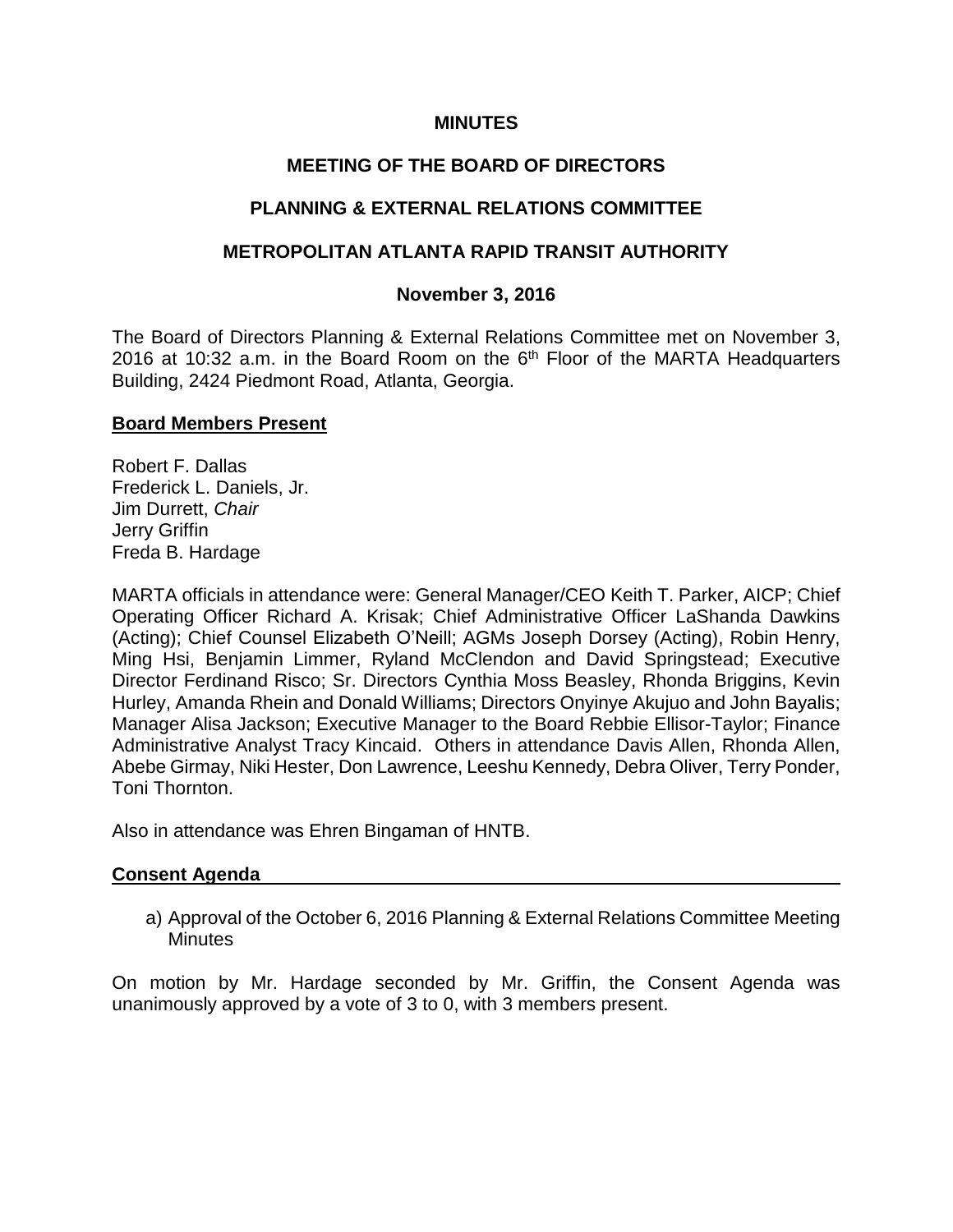### **Individual Agenda**

#### **Briefing – 2017 Legislative Agenda**

Mr. Bayalis briefed the Committee on items selected for MARTA's 2017 Legislative Agenda to further the Authority's interest in several areas; including, Revenue Generation, Motor-Fuel Tax Exemption, Vending Program Expansion, and Accounting Practices.

### *Financial*

- Dedicated Transit Funding
	- o MARTA supports efforts to expand dedicated MARTA funding for system expansion projects in both Fulton and DeKalb Counties
- Reinstitution of the Motor Fuel Tax Exemption
	- $\circ$  MARTA, as well as every other transit system across the state, had long enjoyed exemptions from paying traditional motor fuel taxes prior to the 2015 legislative session; that year, the General Assembly chose to not renew the exemption for motor fuel taxes on transit systems and, as such, it expired on June 30, 2015
	- $\circ$  The consequence of the removal of this exemption costs MARTA approximately \$3.1M per year with respect to taxes on fuel types including gasoline, diesel fuel, and compressed natural gas; this additional cost is equal to an 8-cent fare increase
	- $\circ$  In coordination with counterpart systems throughout the state, MARTA will seek legislation to reinstitute this exemption

## *Vending Program*

- Vending Program Expansion
	- $\circ$  MARTA is requesting authorization to enter into more public-private partnerships that would bring enhanced amenities to its customer base through various competitive procurement processes such as Request for Proposal or other methods
	- o Such authorization would give MARTA more flexibility to evaluate proposals across several important variables predictive of successful vending program implementation (e.g., design of kiosks, quality of items offered, and revenue generation)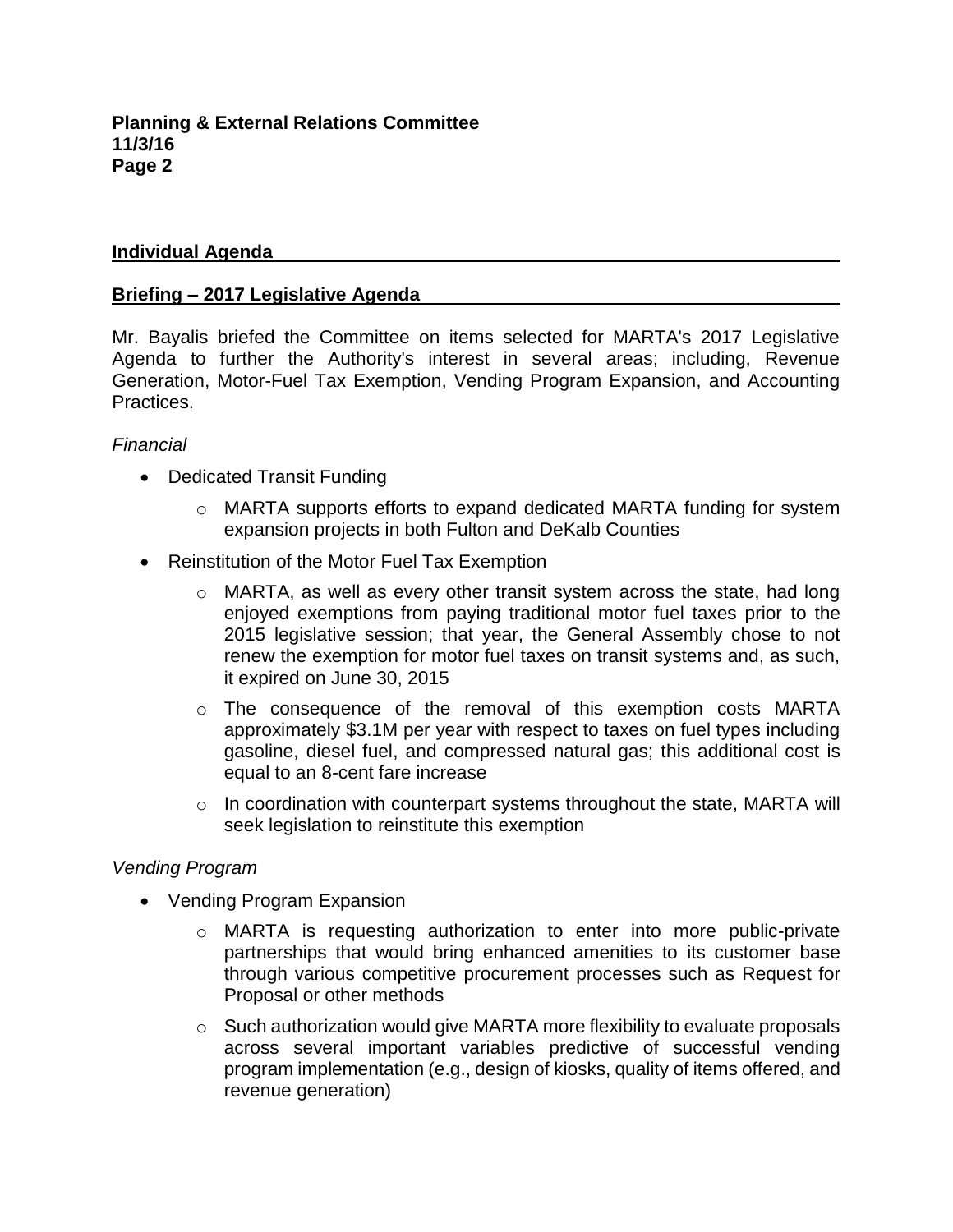## *Accounting Practices*

- Allow for the execution of a "Bond Resolution"
	- $\circ$  MARTA will seek an amendment to state bond law that would provide for prior Board approval for the execution of "bond resolutions"
	- o Such authority would allow for more decision-making flexibility by having the authority (i.e., MARTA Board of Directors) to pre-approve transactions favorable to the issuing organization (i.e., the Authority) under specific circumstances (i.e., pre-approving bond transactions resulting in overall savings to the issuing authority within a defined parameter; for example, 3.0% - 3.2%)
	- o Making such a change in code would align bond law with existing commercial paper law
- Other Accounting Practices
	- o MARTA will examine available opportunities to redefine how non-cash flow transactions are reflected in annual budgetary reporting

Mr. Daniels asked if the expiration of the motor fuel tax exemption was the same issue that Delta Airlines had with their fuel.

Mr. Bayalis said no, that was a separate issue.

Mr. Daniels asked what keeps MARTA from expanding the vending program now.

Mr. Bayalis said MARTA Act stipulations.

Mr. Griffin said a bond resolution is just that. The wording used may create confusion with legislators, when staff is actually saying that the Board would approve within a certain range.

Mr. Durrett said it may be more appropriate to say "resolutions regarding bonds".

Mr. Daniels asked how long would each pre-approval remain in place.

Mr. Hurley said no more than one month.

Mr. Daniels asked about MARTA's request to redefine non-cash flow transactions.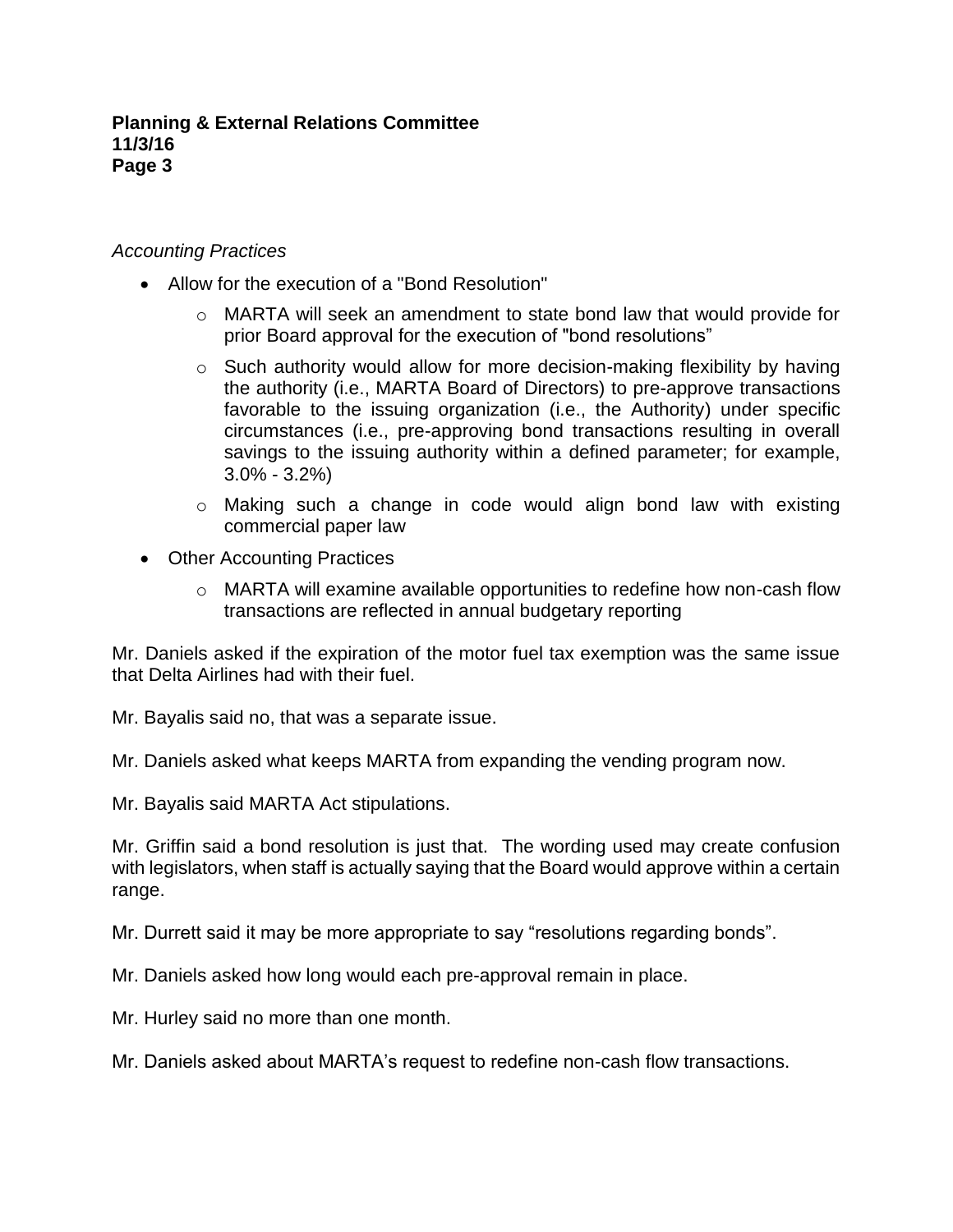Mrs. Beasley said the request has to do with GASB 68 and GASB 75. Currently MARTA is required to record underfunding. For example, in 2015 MARTA had \$10M. However, the Authority actually did not receive that. MARTA is requesting that the items be treated similarly to depreciation.

Mr. Griffin said there is no way around GASB.

Mrs. Beasley said MARTA is not wanting to get around it. This has to do with the MARTA Act and reporting.

## **Briefing – Clayton County High Capacity Transit Update**

Mr. Williams updated the Committee on planning activities related to the Clayton County High Capacity Transit Study.

*Project Phases*

- Scoping
	- o Purpose and Needs
	- o Goals and Objectives
	- o Critical Issues
	- o Range of Alternatives
	- o Input Public, Agencies, and Stakeholders
- Prepare Draft Environmental Impact Statement (DEIS)
	- o Alternatives Screening and Analysis
	- o Technical Environmental Studies
	- o Input Public, Agencies, and Stakeholders
- Publish DEIS
	- o Public, Agencies, and Stakeholders review and comment
- Select Preferred Alternative
	- o Comments reviewed and addressed
	- o Preferred Alternative selected
	- o Final Environmental Impact Statement (FEIS) to be undertaken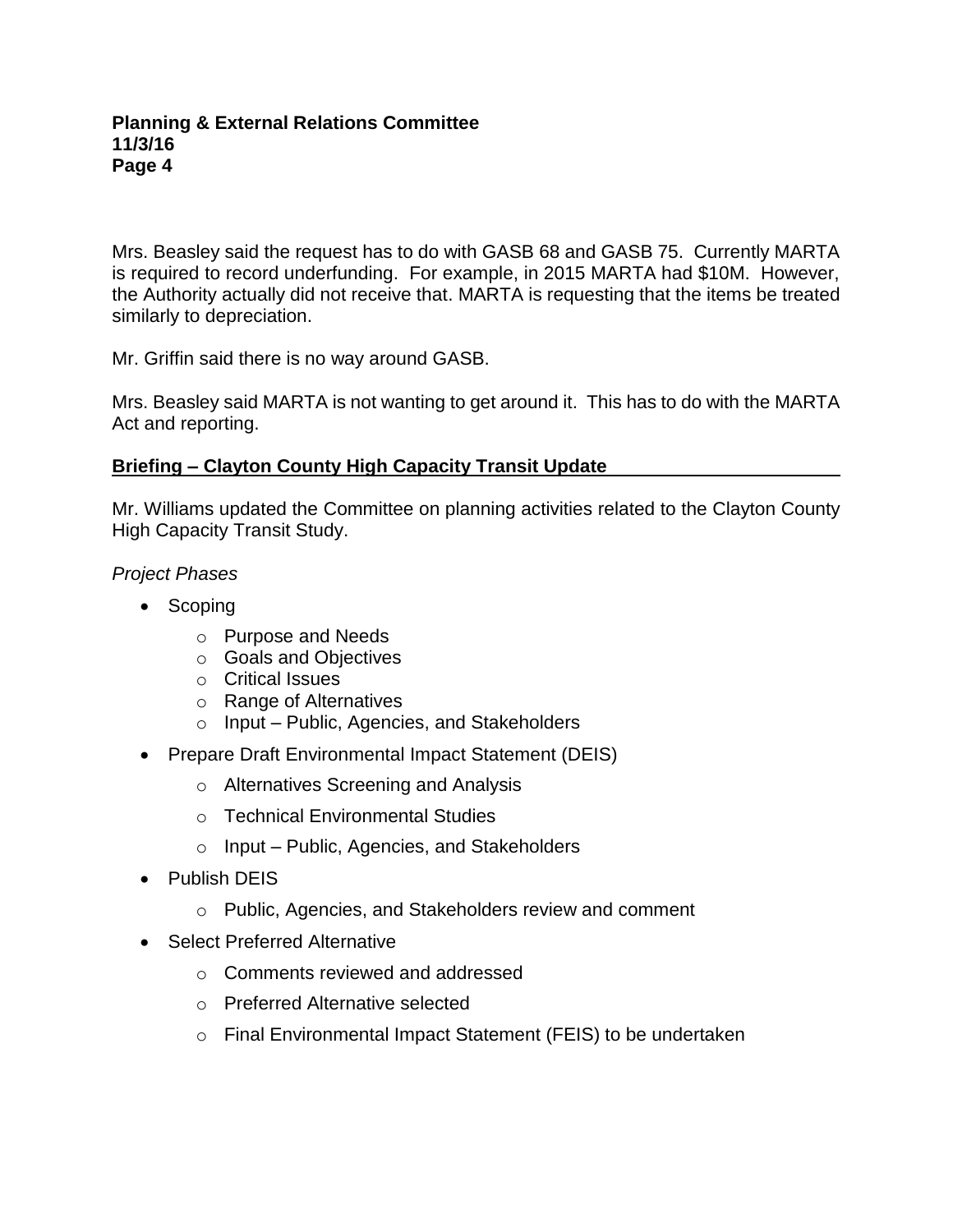# *Norfolk Southern (NS) Final Report*

- Study purpose
	- o Determine right-of-way available for potential acquisition by MARTA
- Key findings
	- o Much of the corridor can meet NS future requirements and a MARTA line
	- o Some NS track relocations will be necessary
	- o Identified constraints along corridor will add significant cost
- Additional considerations
	- o Operate outside of NS right-of-way where feasible
	- o Develop alternative alignment options

## *Existing Conditions Report*

- Collect existing and future conditions data
	- o Population and employment
	- o Socioeconomic demographics
	- o Land use and development patterns
	- o Transportation system performance and travel trends
- Data will help:
	- o Identify study goals and objectives
	- o Determine purpose and needs

## *Socio-economic & Demographic Trends*

- Key findings
	- o 2040 forecast:
		- 36% population increase
		- 25% employment increase
- Existing and growing transit dependent and commuter population

## *Land Use & Development Trends*

• Key findings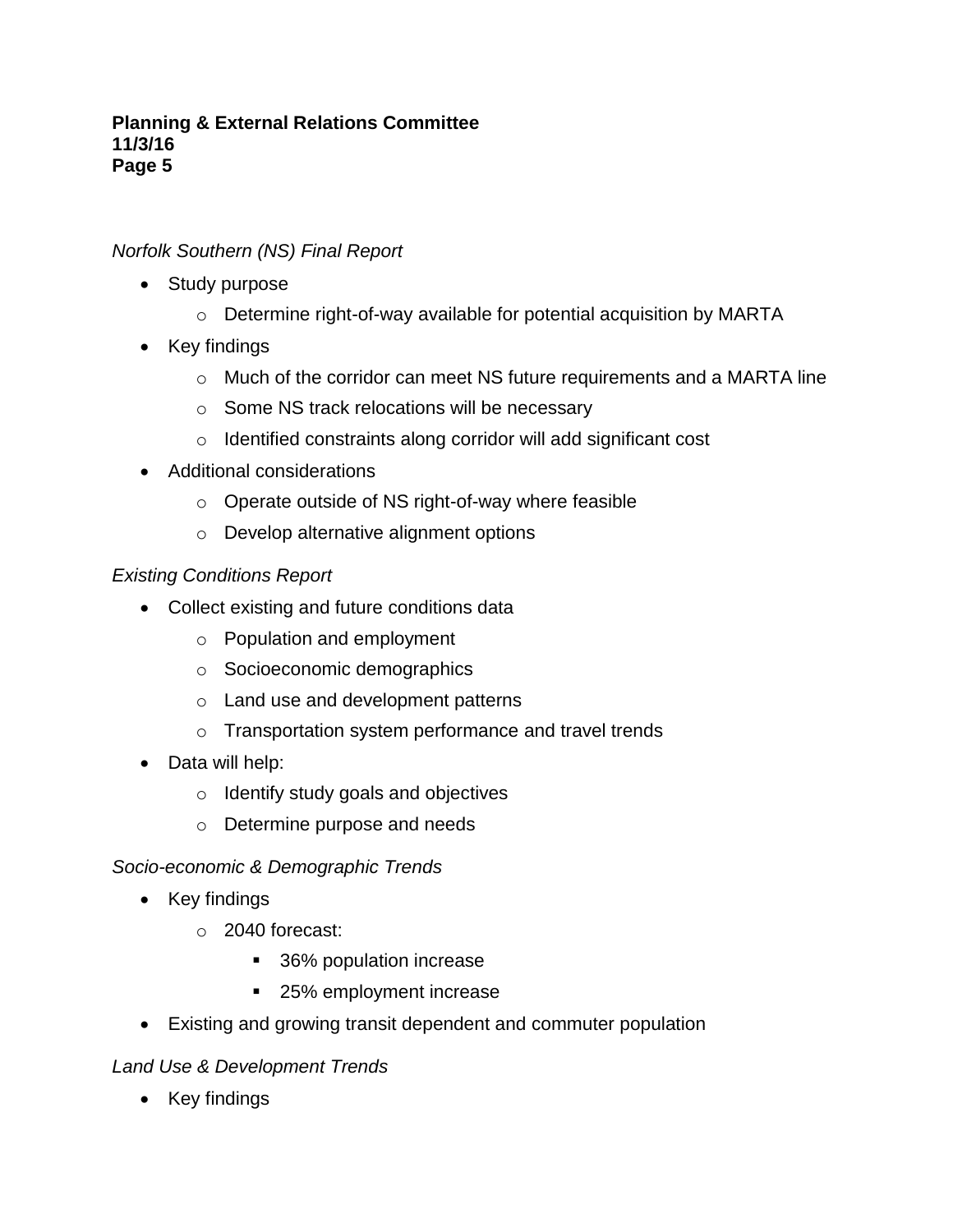- o Most development occurring in the north
- o More transit supportive development needed in the south

## *Summary of Key Findings*

- Norfolk Southern is willing to work with MARTA; however right-of-way constraints may require alternative alignments
- Forecasted increases in population and employment will result in increased demand on transportation networks
- Increased congestion Tara Blvd, SR85, SR54, SR138 and I-75
- Bus service continues to experience steady growth
- More transit supportive development is needed along major corridors
- Northern half of the county is currently where the most development and redevelopment activity is taking place

## *Next Steps*

- Develop alternative Norfolk Southern alignments
- Schedule early scoping meetings
- Continue data collection and analysis
- Initiate public and corridor stakeholder outreach
- Develop purpose and need

Mr. Griffin commended staff for identifying many concerns. He said it is important that the study is moving forward. He added that the railroad may present some problems.

Mr. Durrett asked if the solution could be multiple alternatives.

Mr. Williams said that is what will be examined.

Mr. Parker thanked the Planning and External Affairs teams. MARTA has received a lot of positive feedback from this study.

## **Other Matters**

Mrs. McClendon announced the following events: